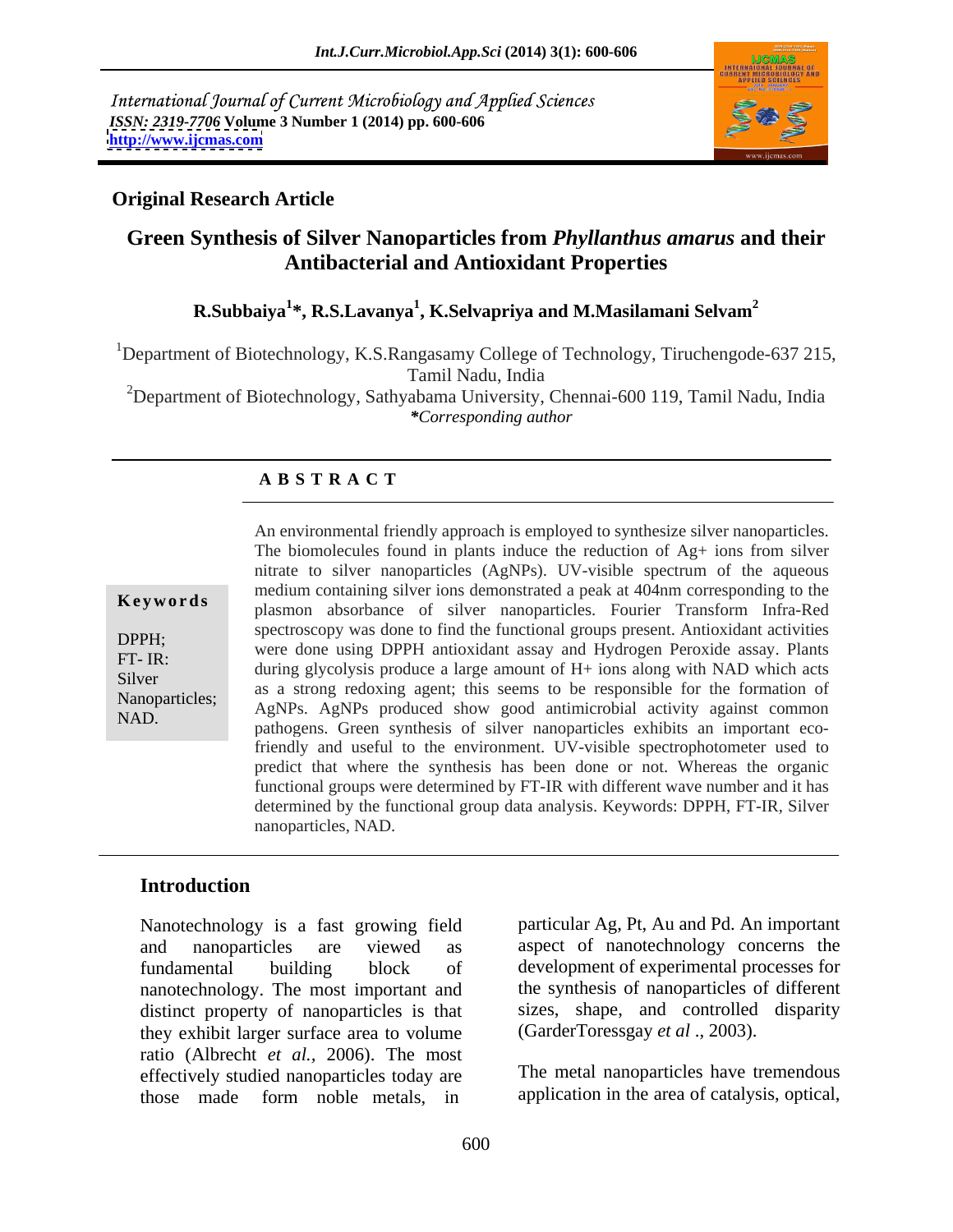electric, magnetic properties, diagnostics biological probes and display devices. Silver nanoparticles play a significant role scientific and technological are unique and considerably change physical,

Biological methods are considered safe synthesized using herbal extracts have and ecologically sound for the been reported to have good anti-bacterial, nanomaterial fabrication as an alternative anti-fungal and antioxidant properties to conventional physical and chemical (Banerjee *et al.,* 2011; Elumalai *et al.,* methods. Biological routes to the synthesis 2006). In this study we synthesised silver of these particles have been proposed by nanoparticles from aqueous leaf extract of exploiting microorganisms and by *Phyllanthus amarus*. vascular plants. (Jha *et al.,* 2009; Spring *et al.,* 1995). The function of these material depend on their composition and structure .Plants have been reported to be used for **Sample Collection** synthesis of metal nanoparticles of gold and silver and of a gold -silver -copper alloy.( Anderson *et al.,* - Cao *et al.,* 2002). Colloidal silver is of particular interest because of its distinctive properties such as good conductivity, chemical stability, and catalytic and antibacterial activity (Cao *et al.,* 2002-Rosi *et al.,* 2005).

India has great potential for bio prospecting because of its rich biodiversity. Advances in biotechnology have increased the value of plants genetic resources (Belloni *et al.,* 2003). In recent years, plant-mediated biological synthesis of nanoparticles is gaining importance due to its simplicity and eco friendliness. Using plants for nanoparticles synthesis can be advantageous over other biological processes because it eliminates the elaborate process of maintaining cell cultures and can also be suitably scaled up for large-scale nanoparticles synthesis (GarderToressgay *et al.,* 2003).

Metal nanoparticles with at least one

in the field of biology and medicine. technological areas due to their unique and Nanomaterials due to their sheer size show unusual physio-chemical properties with chemical, and biological properties size, shape and distribution nanoparticles compared to their macro scale counter are used in the production of novel parts (GarderToressgay *et al.,* 2003). systems. Literature reveals a promising dimension approximately 1-100 nm had received considerable attention in both scientific and technological are that of bulk materials. Due to the specific medical application of silver nanoparticles *Phyllanthus amarus.*

# **Materials and Methods**

## **Sample Collection**

Silver nitrate was obtained from Sigma- Aldrich, Bangalore. All the glasswares had been washed with distilled water and dried using a hot air oven before use. Fresh leaves of *P.amarus* have been collected from KSRCT campus, Tiruchengode.

### **Figure.1** Fresh leaves of *P.amarus*

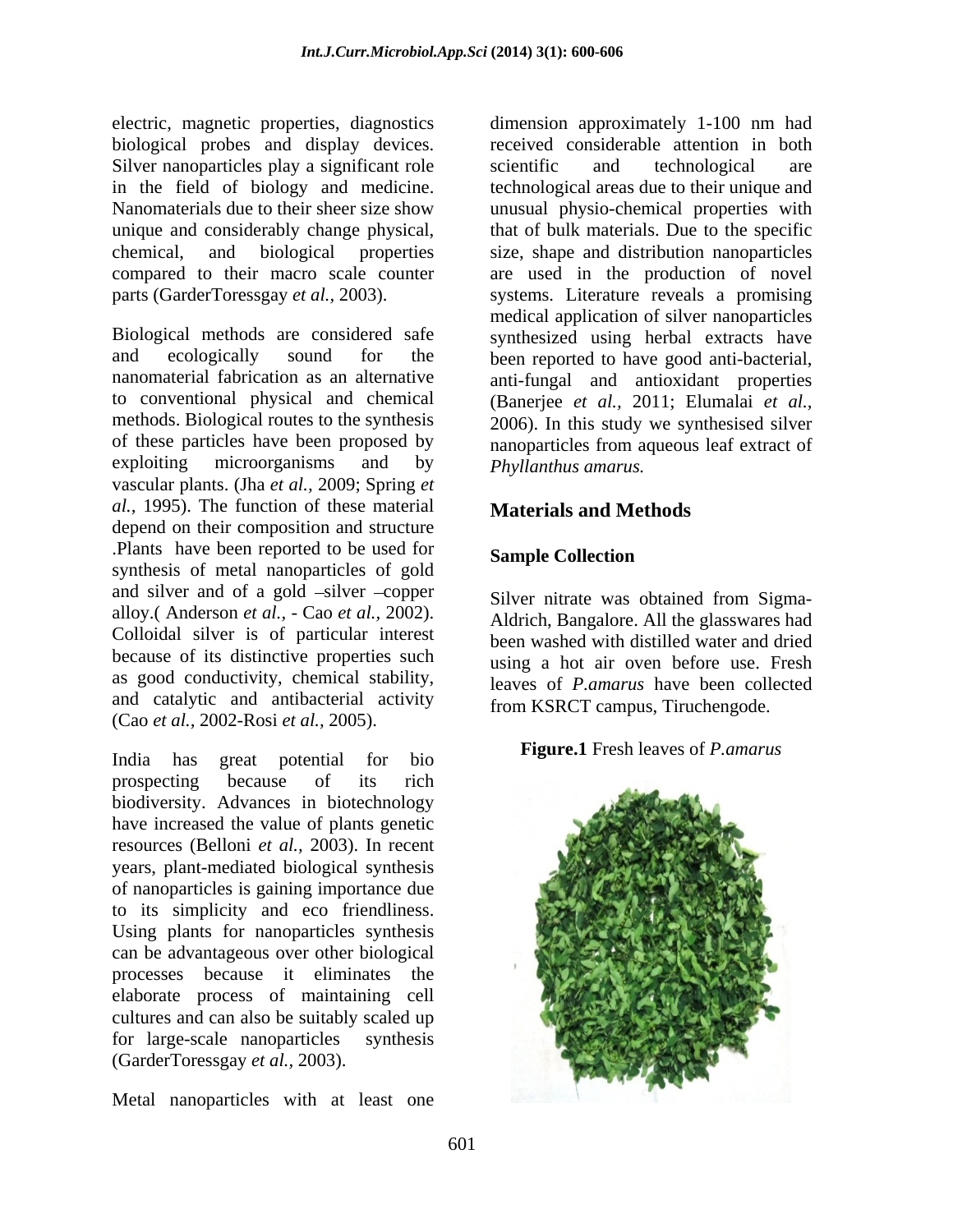## **Preparation of Extract**

Freshly collected *Phyllanthus amarus* leaves were shad dried and powdered. 0.5g of the powdered samples were boiled for an anoparticles was screened against

### **Synthesis of Nanoparticles**

1mM of silver nanoparticles was reduced using 100ml of 5% leaf extract at room **DPPH Assay** temperature for 3days. After 3 days, it was

Synthesis of silver nanoparticles by 30min. And reading was taken at reducing, the respective metal ion solution 517nm using UV-Vis spectroscopy. with leaves extract may be easily observed by UV- Vis spectroscopy. The absorption spectra of leaves extract quantities and **Hydrogen Peroxide Assay** metal concentration was measured using a Perkin- Elmer Lamda- 45 Phosphate buffer was prepared and 0.01ml spectrophotometer in 300-1000 nm range. of hydrogen peroxide was added in 10ml

Samples were measured by Shimadzu 8400s and using spectral range of 4000- was added and it was incubated in room samples for the FTIR were prepared taken at 510nm using UV-Vis

The FTIR spectra of leaf extract taken **Results and Discussion** before and after synthesis of silver nanoparticles were analysed to study the UV-Vis Spectra Analysis:Formation of possible functional groups for the silver nanoparticles from 1mM solution of

### **Antibacterial Activity**

10 min in 100ml sterile distilled water and *Bacillus subtilis* and *Escherichia coli.* filtered through what man filter paper Briefly, overnight cultures of the bacterial (pore size 25 µm). The filtrate was further strains were prepared in Nutrient broth. filtered through 0.6 µm sized filter paper. 100µl of synthesized silver nanoparticles The filtrate was used for the present study. were filled in to the well and kept for Anti-bacterial activity of the silver nanoparticles was screened against incubation overnight at  $30^{\circ}$ c.

### **Antioxidant Activity**

## **DPPH Assay**

resulting in the dark brown solutions 0.6g,1.2g,1.8g,2.4g &3.0g of leaf was indicating the formation of silver taken.6ml of ethanol was added and kept nanoparticles. in the water bath for 10 min at 30ºc. 1ml **UV-Vis Spectra Analysis** and 3ml of DPPH was added.Then it was solution was taken from the plant extract incubated in room temperature for 30min.And reading was taken at 517nmusing UV-Vis spectroscopy. Ascorbic acid serves as a blank.

### **Hydrogen Peroxide Assay**

**Fourier Transform Infrared**  2.4g &3.0g of leaf was taken and 6ml of **Spectroscopy (FTIR)** ethanol was added and kept in the water  $400 \text{ cm}^{-1}$  with resolution of 4 cm<sup>-1</sup> Powder temperature for 30min and reading was with resolution of  $4 \text{ cm}^{-1}$  Powder temperature for 30 min and reading was <sup>-1</sup> Powder temperature for 30min and reading was similarly as for powder diffraction spectroscopy.  $0.01$ ml  $H_2O_2$  in 10ml of measurements. phosphate buffer serves as blank. of phosphate buffer. Then 0.6g, 1.2g, 1.8g, bath for 10 min at  $30^{\circ}$ c.1ml leaf extracts ºc.1ml leaf extracts were taken and 0.6ml solution of  $H_2O_2$ was added and it was incubated in room taken at 510nm using UV-Vis

## **Results and Discussion**

formation of silver nanoparticles. Silver nitrate was confirmed using UV-Vis silver nanoparticles from 1mM solution of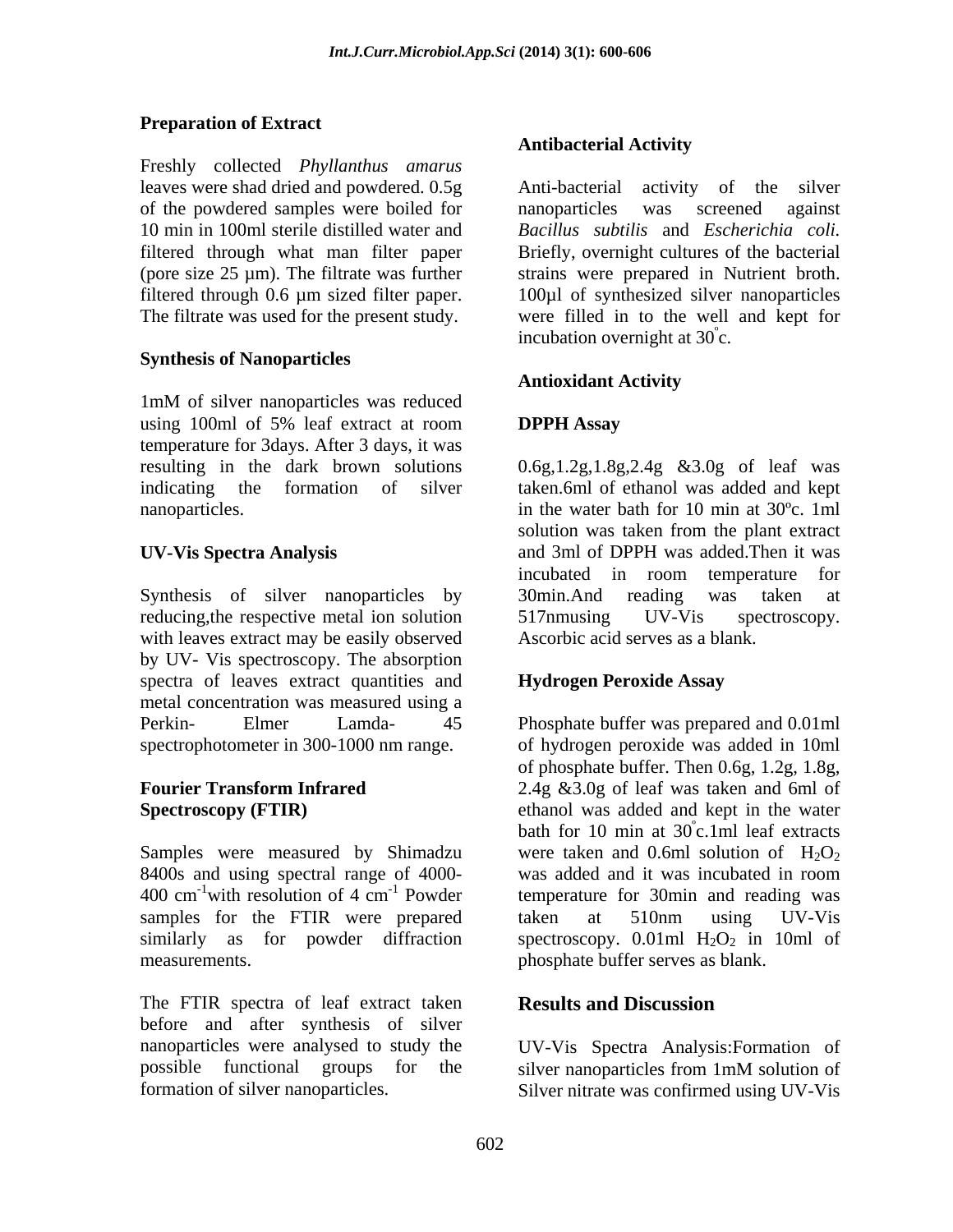spectra analysis. AgNPs having free colour with a maximum absorbance at electrons, give rise to a surface Plasmon 517nm. The disappearance of purple resonance (SPR) absorption band, due to colour on adding synthesized silver the combined vibration of electrons of nanoparticles might due to presence of metal nanoparticles in resonance with the antioxidant in the medium. AgNPs on light wave. Surface Plasmon resonance spectra for AgNPs are obtained at 404nm increase in concentration, showing a with brown colour. A rapid increase in the synthesis of nanoparticles was observed with an increase in reaction time. The concentration of the extract also plays a  $DPPH$  radical scavenging activity  $(\%) =$ major role as it is responsible for the [(control synthesis of symmetrical nanoparticles. As  $\qquad \qquad$  absorbance)]/ metal nanoparticles can be synthesized by [control absorbance]\*100 reducing metal ions using some chemical molecules, in biosynthesis, it is believed that the natural material extract acts as reducing agent for the generation of metal Hydrogen peroxide assay was done and nanoparticles. antioxidant activity was examined at

The synthesised silver nanoparticles ions. synthesized using *Phyllanthus amarus* showed strong bands at 3383.46cm<sup>-1</sup> and 1639.36cm<sup>-1</sup> corresponds to stretch in OH suitable for the green synthesis of AgNPs.<br>hond (3200-3600). The level of C=O is in The reduction of the Silver ions by the leaf bond (3200-3600). The level of C=O is in  $1639.36 \text{cm}^{-1}$  The peak which was obtained  $2960.24 \text{cm}^{-1}$  and  $2851.45 \text{cm}^{-1}$ shows the presence of absorbance Alkane region (C-H).FTIR demonstrated that the chemical of nanoparticles synthesized by

Synthesisedsilver nanoparticles showed better anti-bacterial activity against the growth of common pathogens. The pathogens, *Escherichia coli* and *Bacillus* proving the formation of nanoparticles and *subtilis* were found to be sensitive against composition. FTIR evidenced the *subtilis* were found to be sensitive against the compound. Zone of inhibition was

silver nanoparticles was assessed by DPPH solution exhibited a deep purple

colour with a maximum absorbance at DPPH radical was found to increase with increase in concentration, showing a maximum of 81.39% at 500µg/ml.

absorbance)-(sample absorbance)]/ [control absorbance]\*100

### **Hydrogen Peroxide Assay**

510nm with the reduction of hydrogen ions.

<sup>-1</sup> and Phyllanthus amarus leaf extract was found suitable for the green synthesis of AgNPs. 1639.36cm-1 .The peak which was extract resulted in the formation of stable <sup>-1</sup> and 2851.45cm<sup>-1</sup> nanoparticles with spherical and cubic and  $2851.45cm^{-1}$  nanoparticles with spherical and cubic *Phyllanthus amarus* was non homogenous. The biosynthesis of silver nanoparticles. The spectroscopic found to be 2mm. synthesized silver nanoparticles which can **Antioxidant Activity** responsible for nanoparticles synthesis. **DPPH Assay** biosynthesis of AgNPs can further be Free radical scavenging activity of the biotechnological fields and their properties suitable for the green synthesis of AgNPs. The reduction of the Silver ions by the leaf morphologies which ranged from for silver in size. The concentration of the leaf extract and metal ions play an important role in the biosynthesis of silver nanoparticles. The spectroscopic characterizations using UV-Vis, Particle size analyser, Antimicrobial Activity, Antioxidant Activity were useful in proving the formation of nanoparticles and composition. FTIR evidenced the formation and stability of the bio be studied further to understand the Thus, this simple and rapid method of applied in various biomedical and applications can further be explored.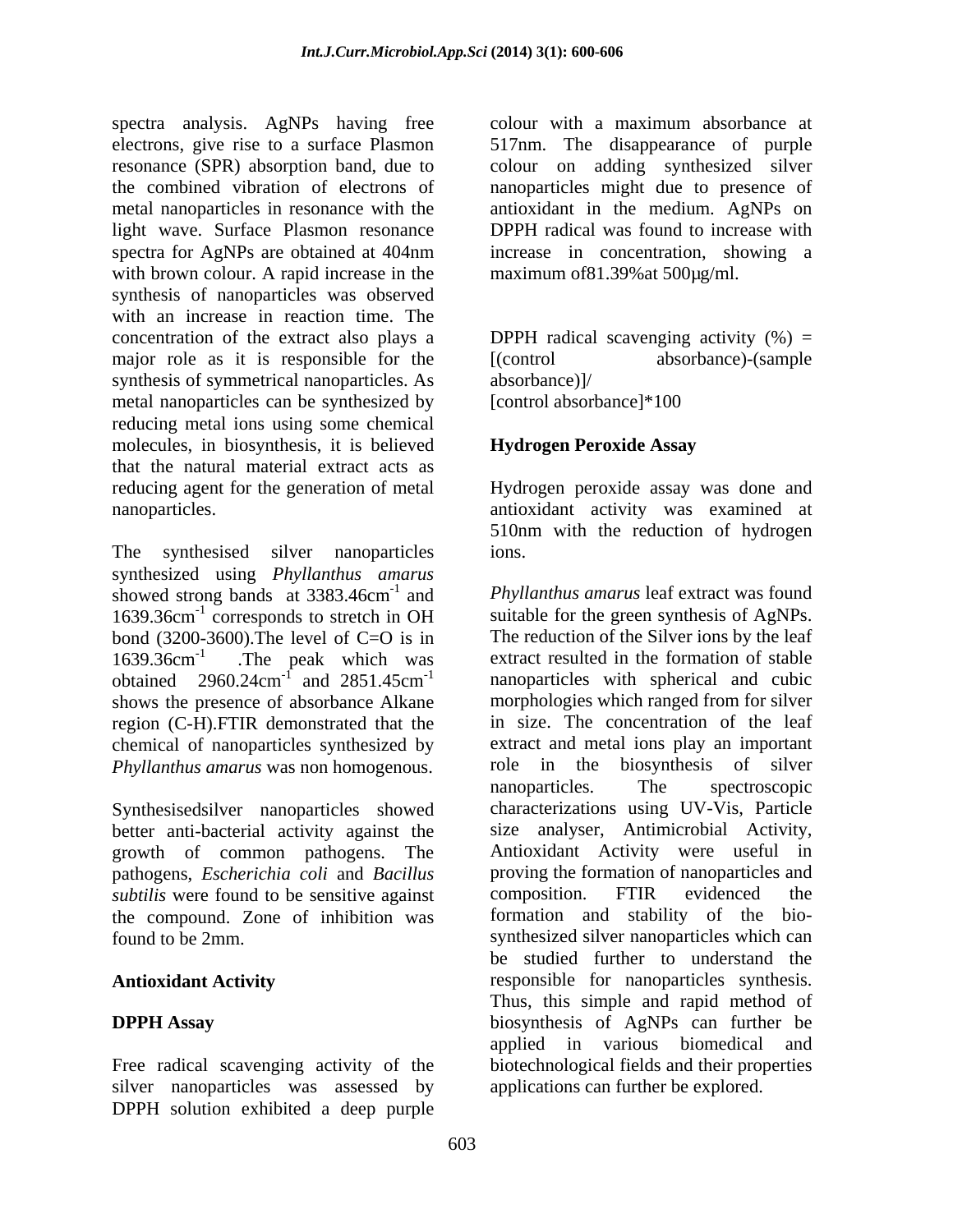**Figure.1** UV Vis Spectra Analysis





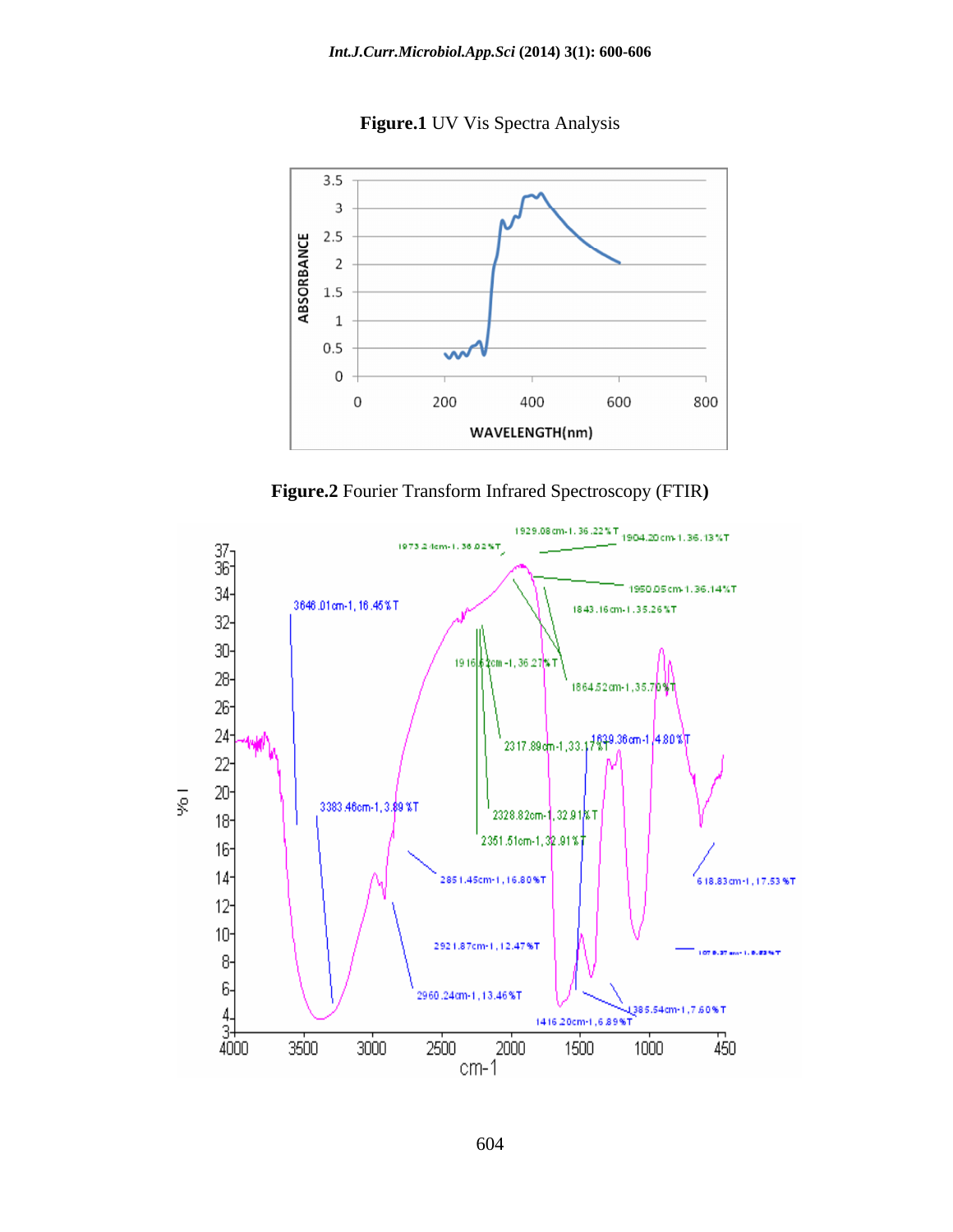**Figure.3** DPPH Assay



**Figure.4** Hydrogen Peroxide Assay